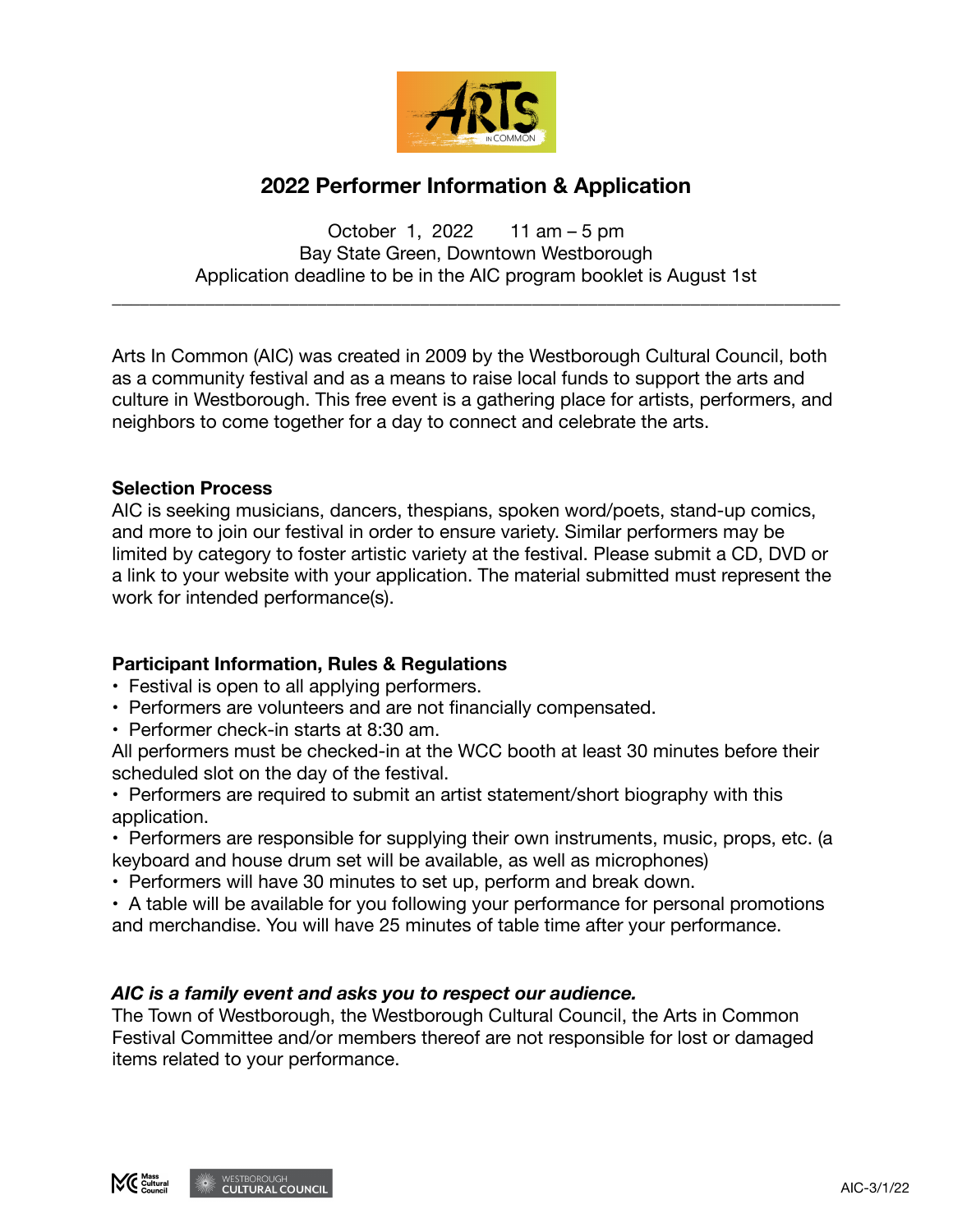

# **2022 Performance Application**

Annual Arts In Common Artisan Festival October 1, 2022 11am - 5pm

| Please print clearly as we use email to contact you about submissions. |
|------------------------------------------------------------------------|
| Apply online @ www.artsincommon.net                                    |

| Name: Name: Name: Name: Name: Name: Name: Name: Name: Name: Name: Name: Name: Name: Name: Name: Name: Name: Name: Name: Name: Name: Name: Name: Name: Name: Name: Name: Name: Name: Name: Name: Name: Name: Name: Name: Name: |
|-------------------------------------------------------------------------------------------------------------------------------------------------------------------------------------------------------------------------------|
|                                                                                                                                                                                                                               |
|                                                                                                                                                                                                                               |
|                                                                                                                                                                                                                               |
|                                                                                                                                                                                                                               |
|                                                                                                                                                                                                                               |
|                                                                                                                                                                                                                               |
| Have you participated in our art festival before? Yes No                                                                                                                                                                      |
|                                                                                                                                                                                                                               |
|                                                                                                                                                                                                                               |
|                                                                                                                                                                                                                               |

## **Please choose a category and add a description of your genre.**

| Other: |  |  |
|--------|--|--|